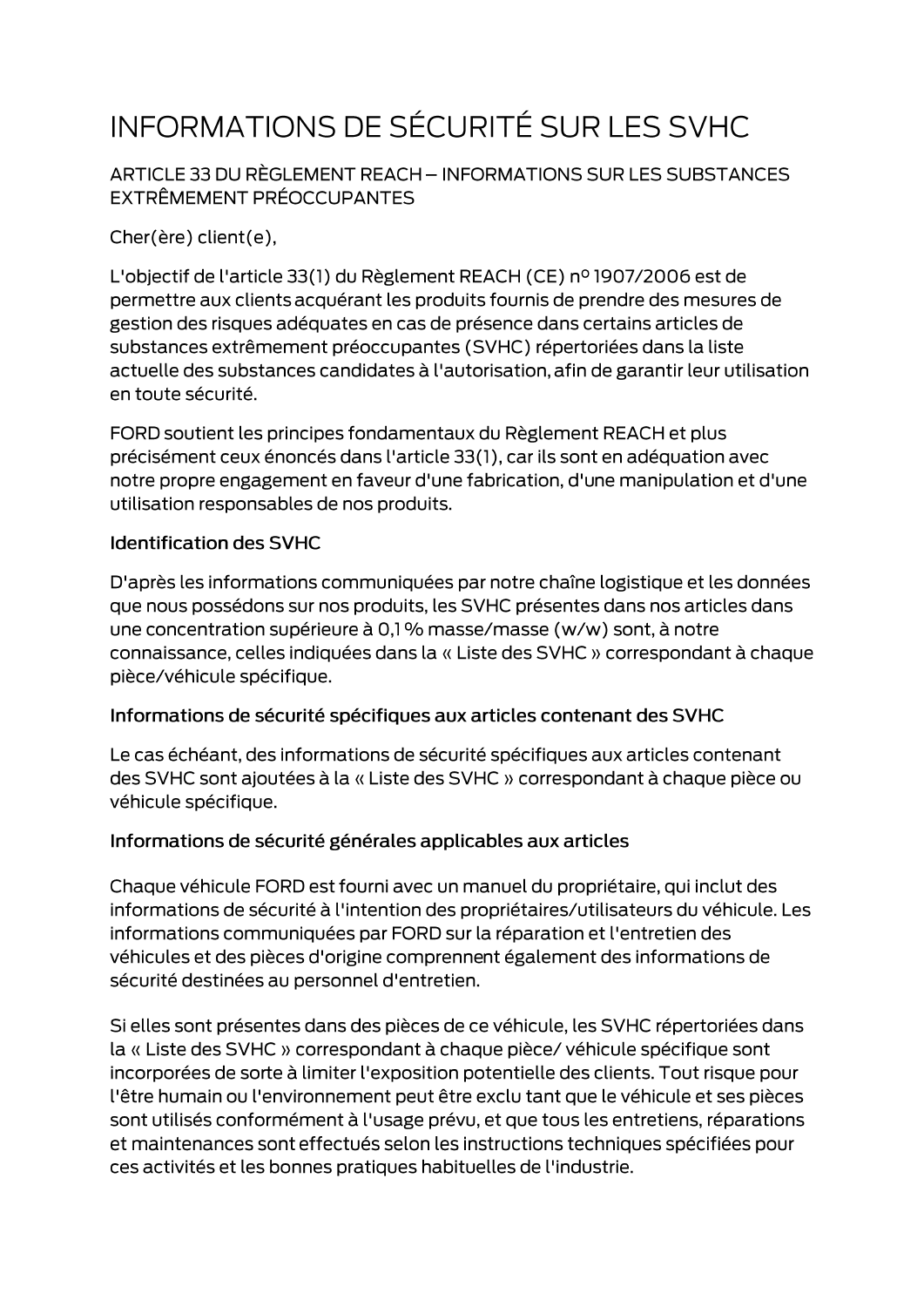Dans l'Union européenne, le traitement des véhicules hors d'usage peut s'opérer uniquement dans une installation de traitement autorisée. Les pièces des véhicules doivent être traitées conformément à la législation locale applicable et aux directives des autorités locales.

# Modèle: Ford Ranger

Liste des SVHC basée sur la liste des substances candidates de l'ECHA datée du ler janvier 2022

## Informations de sécurité spécifiques aux articles contenant des SVHC

Aucune information de sécurité spécifique n'est requise - Suivre les Informations de sécurité générales applicables aux articles.

| <b>Commodity</b>                                              | <b>REACH SVHCs</b>                                                              |
|---------------------------------------------------------------|---------------------------------------------------------------------------------|
| <b>A/C Compressor</b>                                         | 6,6'-Di-tert-butyl-2,2'-methylenedi-p-cresol[119-47-1]                          |
|                                                               | Lead[7439-92-1]                                                                 |
| A/C Condensors and<br><b>Accumulators</b>                     | Lead[7439-92-1]                                                                 |
| A/C Lines, Receiver Drier and<br><b>Accumulator</b>           | Lead[7439-92-1]                                                                 |
| <b>ABS/ESC Module</b>                                         | Imidazolidine-2-thione[96-45-7]                                                 |
|                                                               | Lead[7439-92-1]                                                                 |
| <b>Accessories</b>                                            | 1,2-Dimethoxyethane[110-71-4]                                                   |
|                                                               | 1-Methyl-2-pyrrolidone[872-50-4]                                                |
|                                                               | C,C'-azodi(formamide)[123-77-3]                                                 |
|                                                               | Cobalt(II) nitrate hexahydrate[10026-22-9]                                      |
|                                                               | Lead[7439-92-1]                                                                 |
| <b>Adaptive Cruise Control</b>                                | Lead[7439-92-1]                                                                 |
| <b>Air Brakes</b>                                             | Lead[7439-92-1]                                                                 |
| <b>AIS - Air Cleaner and Low</b><br><b>Pressure Ducts</b>     | Imidazolidine-2-thione[96-45-7]                                                 |
|                                                               | Lead[7439-92-1]                                                                 |
| <b>Alternator</b>                                             | Lead[7439-92-1]                                                                 |
| Antenna                                                       | Lead[7439-92-1]                                                                 |
| <b>Appliques (Pillar, Decklid, Roof)</b>                      | 2-(2H-Benzotriazol-2-yl)-4,6-ditertpentylphenol[25973-55-1]                     |
| <b>Audio and Navigation Head Units</b>                        | Lead[7439-92-1]                                                                 |
| Axle                                                          | Lead[7439-92-1]                                                                 |
| <b>Battery</b>                                                | Lead[7439-92-1]                                                                 |
|                                                               | Lead-monoxide[1317-36-8]                                                        |
| <b>Body Moldings - Roof Rack</b>                              | 1,3,5-Tris(oxiranylmethyl)-1,3,5-triazine-2,4,6(1H,3H,5H)-<br>trione[2451-62-9] |
|                                                               | C,C'-azodi(formamide)[123-77-3]                                                 |
|                                                               | Lead[7439-92-1]                                                                 |
| <b>Body Side InteriorTrim (Hard Trim)</b>                     | Lead[7439-92-1]                                                                 |
| <b>Body Structure - Body Side</b><br><b>Assembly</b>          | C,C'-azodi(formamide)[123-77-3]                                                 |
| <b>Body Structure - Decklid/Liftgate</b><br>(incl Hinge/Supt) | Lead[7439-92-1]                                                                 |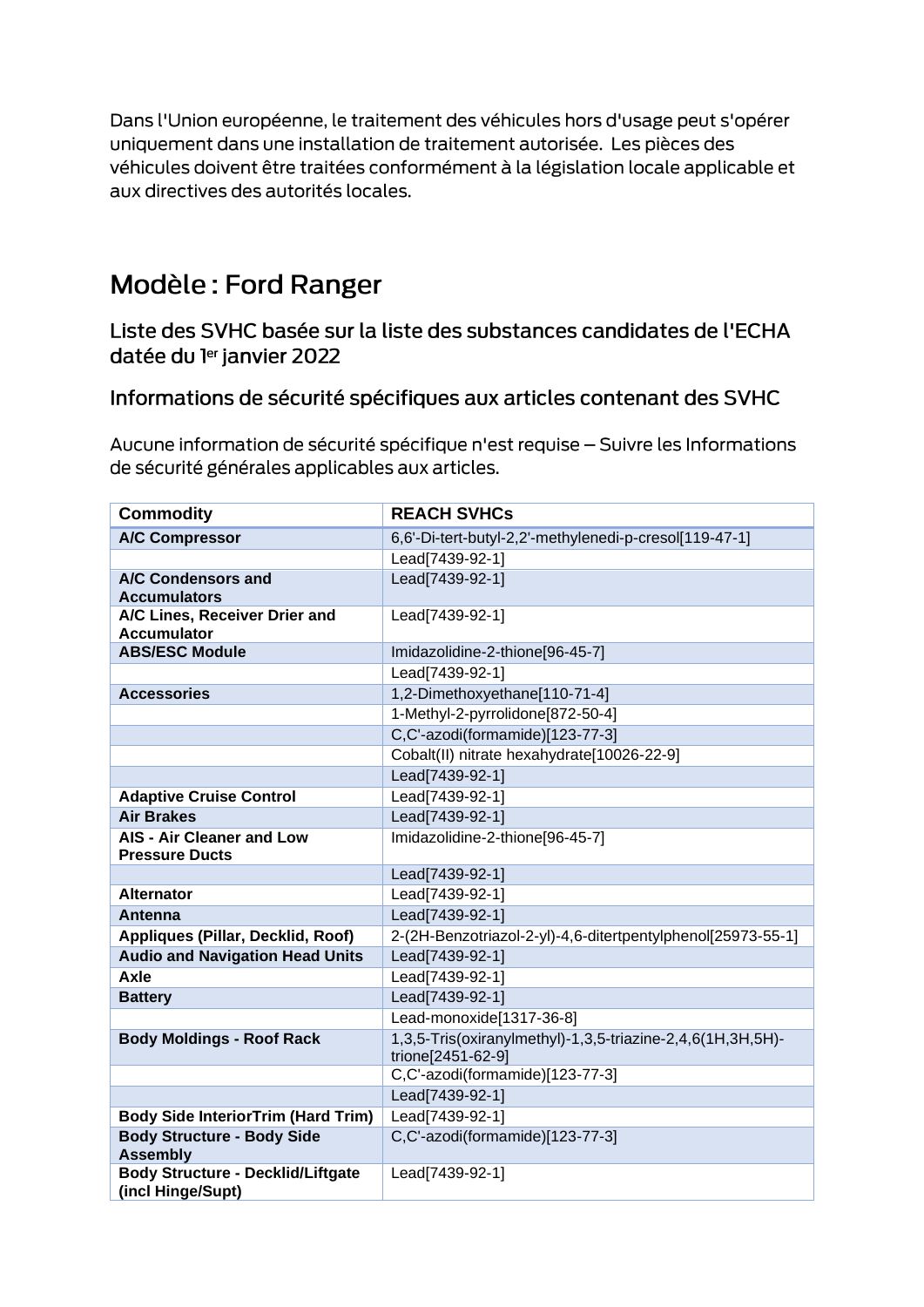| <b>Body Structure - Floor Pan - Front</b><br><b>Floor and Side Sill</b> | Imidazolidine-2-thione[96-45-7]                                                                 |
|-------------------------------------------------------------------------|-------------------------------------------------------------------------------------------------|
|                                                                         | Lead[7439-92-1]                                                                                 |
|                                                                         | Octamethylcyclotetrasiloxane[556-67-2]                                                          |
| <b>Body Structure - Front End</b>                                       | Lead[7439-92-1]                                                                                 |
| <b>Structure</b>                                                        |                                                                                                 |
| <b>Body Structure - Hood Assembly</b><br>(incl Hinge/Supt)              | 1-Methyl-2-pyrrolidone[872-50-4]                                                                |
| <b>Body Structure - Package Tray</b>                                    | Lead[7439-92-1]                                                                                 |
| <b>Body Structure - Pick-up Box (incl</b><br>Tailgate/Hinge)            | C,C'-azodi(formamide)[123-77-3]                                                                 |
|                                                                         | Cobalt-sulfate-heptahydrate[10026-24-1]                                                         |
| Bodyside, Wheel Arch, Rocker                                            | Alkanes, C14-17, chloro[85535-85-9]                                                             |
| <b>Moldings</b>                                                         |                                                                                                 |
|                                                                         | Lead[7439-92-1]                                                                                 |
| <b>Brake Actuation</b>                                                  | Lead[7439-92-1]                                                                                 |
| <b>Brake Tubes and Hoses</b>                                            | Boric acid[10043-35-3]                                                                          |
|                                                                         | Lead[7439-92-1]                                                                                 |
| <b>Brakes - Caliper &amp; Anchor Brkt</b>                               | Lead[7439-92-1]                                                                                 |
| Assy (Front, Rear)                                                      |                                                                                                 |
| <b>Brakes - Drum (Front/Rear)</b>                                       | Lead[7439-92-1]                                                                                 |
| <b>Bulk Materials (PMT100)</b>                                          | C,C'-azodi(formamide)[123-77-3]                                                                 |
| <b>CHMSL</b>                                                            | 6,6'-Di-tert-butyl-2,2'-methylenedi-p-cresol[119-47-1]                                          |
|                                                                         | Imidazolidine-2-thione[96-45-7]                                                                 |
| <b>Clutch / DMF (Dual Mass</b><br><b>Flywheel)</b>                      | Cobalt-sulfate-heptahydrate[10026-24-1]                                                         |
|                                                                         | Lead[7439-92-1]                                                                                 |
| <b>Combined Sensing Module</b>                                          | 2-Benzyl-2-dimethylamino-4-                                                                     |
|                                                                         | morpholinobutyrophenone[119313-12-1]                                                            |
| <b>Console Floor/Rear</b>                                               | 2-ethylhexyl 10-ethyl-4,4-dioctyl-7-oxo-8-oxa-3,5-dithia-4-<br>stannatetradecanoate[15571-58-1] |
|                                                                         | Alkanes, C16-35, chloro[85049-26-9]                                                             |
|                                                                         | C,C'-azodi(formamide)[123-77-3]                                                                 |
|                                                                         | Hexahydromethylphthalic-anhydride[25550-51-0]                                                   |
|                                                                         | Lead[7439-92-1]                                                                                 |
| <b>Cooling - Transmission Oil Cooler</b>                                | Cobalt(II) nitrate hexahydrate[10026-22-9]                                                      |
| <b>Cooling Fans</b>                                                     | Lead[7439-92-1]                                                                                 |
| <b>Cooling Hoses &amp; Bottles</b>                                      | Imidazolidine-2-thione[96-45-7]                                                                 |
|                                                                         | Lead[7439-92-1]                                                                                 |
| <b>Door Handles</b>                                                     | 1-Methyl-2-pyrrolidone[872-50-4]                                                                |
| <b>Dressed Engines Module</b>                                           | Lead[7439-92-1]                                                                                 |
| Driveshaft(s)                                                           | Imidazolidine-2-thione[96-45-7]                                                                 |
| <b>EDS Wiring Assembly &amp;</b><br><b>Components</b>                   | 2-(2H-Benzotriazol-2-yl)-4,6-ditertpentylphenol[25973-55-1]                                     |
|                                                                         | Cobalt-sulfate-heptahydrate[10026-24-1]                                                         |
|                                                                         | Hexahydromethylphthalic-anhydride[25550-51-0]                                                   |
|                                                                         | Lead[7439-92-1]                                                                                 |
|                                                                         | Octamethylcyclotetrasiloxane[556-67-2]                                                          |
|                                                                         | Tris(2-methoxyethoxy)vinylsilane[1067-53-4]                                                     |
| <b>EGR System (Gas/Diesel)</b>                                          | Lead[7439-92-1]                                                                                 |
| <b>Electro/Mechanical Devices</b>                                       | Lead[7439-92-1]                                                                                 |
| <b>Electro/Mechanical Devices -</b>                                     | 2-Methyl-1-(4-methylthiophenyl)-2-morpholinopropan-1-                                           |
| <b>Reception</b>                                                        | one[71868-10-5]                                                                                 |
| <b>Electronic Control Panel and CCH</b>                                 | Lead[7439-92-1]                                                                                 |
| <b>Electronic Modules - Displays</b>                                    | Lead[7439-92-1]                                                                                 |
| <b>Electronic Modules - Door Zone</b>                                   | Lead[7439-92-1]                                                                                 |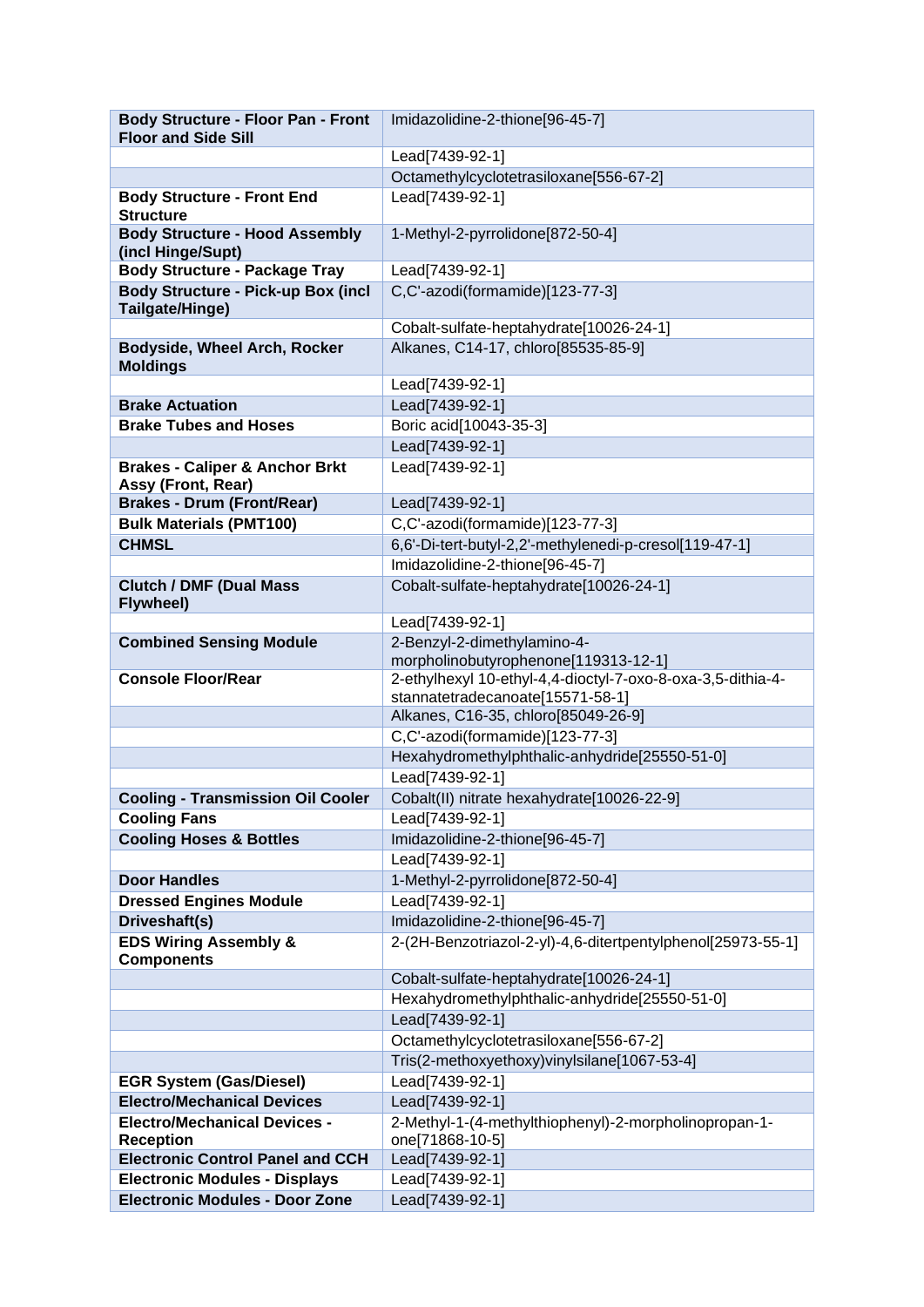| <b>Electronic Modules - Power</b>                  | Lead[7439-92-1]                                             |
|----------------------------------------------------|-------------------------------------------------------------|
| Decklid/Liftgate (PLG)                             |                                                             |
| <b>Electronic Modules - SYNC</b>                   | 2-Methyl-1-(4-methylthiophenyl)-2-morpholinopropan-1-       |
|                                                    | one[71868-10-5]                                             |
|                                                    | 2-Methylimidazole[693-98-1]                                 |
|                                                    | Lead[7439-92-1]                                             |
| <b>Emergency Packet</b>                            | 1,3,5-Tris(oxiranylmethyl)-1,3,5-triazine-2,4,6(1H,3H,5H)-  |
|                                                    | trione[2451-62-9]                                           |
| <b>Engine Water Pumps</b>                          | Lead[7439-92-1]                                             |
| <b>Evaporator and Blower Assemby</b>               | Imidazolidine-2-thione[96-45-7]                             |
| (HVAC Module)                                      |                                                             |
|                                                    | Lead[7439-92-1]                                             |
| <b>Exhaust Cold End (Muffler &amp;</b>             | Lead[7439-92-1]                                             |
| <b>Output Pipe Assembly)</b>                       | Refractory ceramic fibres[142844-00-6]                      |
| <b>Exhaust Hot End (Catalytic</b><br>Convertor)    |                                                             |
| <b>Exterior Cargo Mgmt</b>                         | 2-(2H-Benzotriazol-2-yl)-4,6-ditertpentylphenol[25973-55-1] |
|                                                    | C,C'-azodi(formamide)[123-77-3]                             |
|                                                    | Lead[7439-92-1]                                             |
| <b>Fascia Grille - Radiator</b>                    | 2-(2H-Benzotriazol-2-yl)-4,6-ditertpentylphenol[25973-55-1] |
| <b>FEAD</b>                                        |                                                             |
|                                                    | Lead[7439-92-1]                                             |
| <b>Fixed Glass</b>                                 | C,C'-azodi(formamide)[123-77-3]                             |
|                                                    | Lead[7439-92-1]                                             |
| <b>Fuel Door</b>                                   | Lead[7439-92-1]                                             |
| <b>Fuel Filler Pipes</b>                           | Cobalt-dinitrate[10141-05-6]                                |
|                                                    | Lead[7439-92-1]                                             |
| <b>Fuel Lines</b>                                  | Cobalt sulphate[10124-43-3]                                 |
|                                                    | Imidazolidine-2-thione[96-45-7]                             |
|                                                    | Lead[7439-92-1]                                             |
| <b>Fuel Tanks</b>                                  | Lead[7439-92-1]                                             |
|                                                    | N,N-Dimethylacetamide[127-19-5]                             |
| <b>Headlamp / Side Marker</b>                      | Lead[7439-92-1]                                             |
|                                                    | Silicic acid, lead salt[11120-22-2]                         |
| <b>Headliner / Sunvisor</b>                        | 4,4'-Isopropylidenediphenol[80-05-7]                        |
|                                                    | C,C'-azodi(formamide)[123-77-3]                             |
|                                                    | Lead[7439-92-1]                                             |
| <b>Hydraulic Distribution</b>                      | Lead[7439-92-1]                                             |
| I/S Mirror                                         | Lead[7439-92-1]                                             |
| <b>Instrument Cluster</b>                          | Boric acid[10043-35-3]                                      |
|                                                    | Lead[7439-92-1]                                             |
| <b>Interior Lighting</b>                           | Lead[7439-92-1]                                             |
| <b>IP Finish Panels/Registers</b>                  | C,C'-azodi(formamide)[123-77-3]                             |
| <b>IP Substrate and Ducts</b>                      | C,C'-azodi(formamide)[123-77-3]                             |
|                                                    | Lead[7439-92-1]                                             |
|                                                    | Refractory ceramic fibres[142844-00-6]                      |
|                                                    |                                                             |
| <b>Knee Airbags</b><br>Latches - Hood, Decklid and | Lead[7439-92-1]<br>1-Methyl-2-pyrrolidone[872-50-4]         |
|                                                    |                                                             |
| <b>Liftgate Latches</b>                            | Hexahydromethylphthalic-anhydride[25550-51-0]               |
| <b>Leaf Screen</b>                                 | Imidazolidine-2-thione[96-45-7]                             |
|                                                    | Lead[7439-92-1]                                             |
| <b>Locks</b>                                       |                                                             |
|                                                    | Tetrahydro-4-methylphthalic anhydride[34090-76-1]           |
| <b>Mirrors</b>                                     | Lead[7439-92-1]                                             |
| <b>Moonroof</b>                                    | Boric acid[10043-35-3]                                      |
| <b>Park Assist</b>                                 | 2-(2H-Benzotriazol-2-yl)-4,6-ditertpentylphenol[25973-55-1] |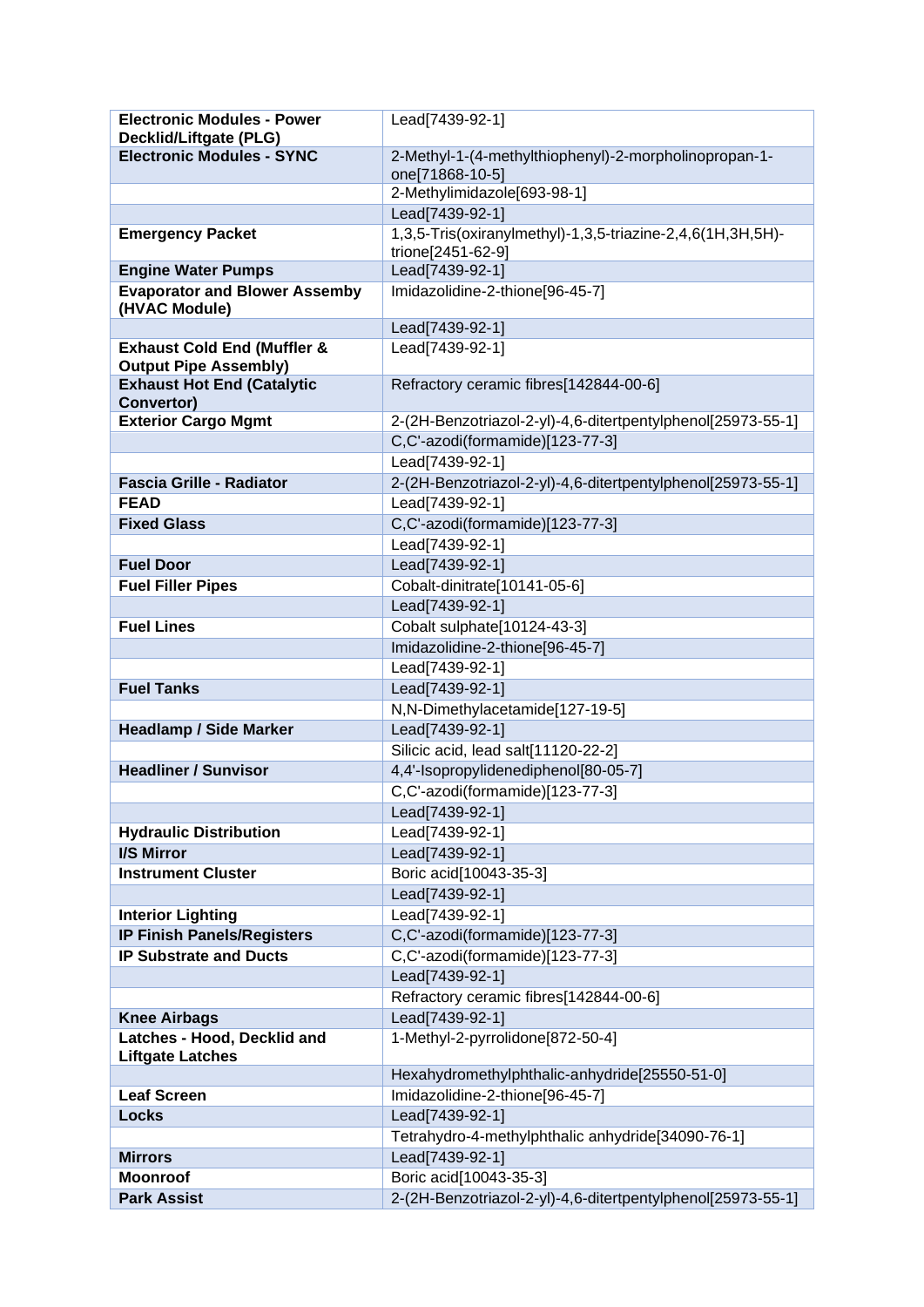|                                                                       | 2-Benzyl-2-dimethylamino-4-                                                     |
|-----------------------------------------------------------------------|---------------------------------------------------------------------------------|
|                                                                       | morpholinobutyrophenone[119313-12-1]                                            |
|                                                                       | 2-Methyl-1-(4-methylthiophenyl)-2-morpholinopropan-1-                           |
|                                                                       | one[71868-10-5]                                                                 |
| <b>PATS Transceiver</b>                                               | Lead[7439-92-1]                                                                 |
| <b>PCV System</b>                                                     | C,C'-azodi(formamide)[123-77-3]                                                 |
| <b>Plastic Bumpers and Fascias</b>                                    | 2-(2H-Benzotriazol-2-yl)-4,6-ditertpentylphenol[25973-55-1]                     |
| <b>Powertrain Control Module</b><br>(PCM/EEC/ ECM)                    | 4,4'-Isopropylidenediphenol[80-05-7]                                            |
|                                                                       | Lead[7439-92-1]                                                                 |
| <b>PT Mounts</b>                                                      | Lead[7439-92-1]                                                                 |
| <b>PT Sensors</b>                                                     | Lead[7439-92-1]                                                                 |
| <b>Radiator Assembly</b>                                              | C,C'-azodi(formamide)[123-77-3]                                                 |
| <b>Rain and Daylight Sensor</b>                                       | 1,3,5-Tris(oxiranylmethyl)-1,3,5-triazine-2,4,6(1H,3H,5H)-                      |
|                                                                       | trione[2451-62-9]                                                               |
| <b>Restraint Electronics</b>                                          | Lead[7439-92-1]                                                                 |
| <b>Retainer Plate Spare Wheel</b>                                     | Lead[7439-92-1]                                                                 |
| <b>Sealing - Door Dynamic Seals</b>                                   | Imidazolidine-2-thione[96-45-7]                                                 |
| <b>Seat Belts (Front and Rear)</b>                                    | 2-Ethoxyethanol[110-80-5]                                                       |
|                                                                       | 2-Methyl-1-(4-methylthiophenyl)-2-morpholinopropan-1-<br>one[71868-10-5]        |
|                                                                       | Cobalt-dinitrate[10141-05-6]                                                    |
|                                                                       | Lead[7439-92-1]                                                                 |
| Seats - JIT                                                           | Alkanes, C14-17, chloro[85535-85-9]                                             |
|                                                                       | C,C'-azodi(formamide)[123-77-3]                                                 |
|                                                                       | Imidazolidine-2-thione[96-45-7]                                                 |
|                                                                       | Lead[7439-92-1]                                                                 |
|                                                                       | N,N-Dimethylacetamide[127-19-5]                                                 |
|                                                                       |                                                                                 |
|                                                                       | Sodium borate, decahydrate[1303-96-4]                                           |
| <b>Shifter Cables/Brackets - Auto</b>                                 | 2-Methyl-1-(4-methylthiophenyl)-2-morpholinopropan-1-<br>one[71868-10-5]        |
|                                                                       | Cobalt-sulfate-heptahydrate[10026-24-1]                                         |
|                                                                       | Lead[7439-92-1]                                                                 |
| <b>Shock Absorbers</b>                                                | Lead[7439-92-1]                                                                 |
| Side Air Bag (SAB) and Curtain                                        | Lead[7439-92-1]                                                                 |
| Air Bag (CAB)<br><b>Side and Rear Vision (BLIS)</b>                   | Lead[7439-92-1]                                                                 |
| <b>Smart Data Link Module</b>                                         | Lead[7439-92-1]                                                                 |
| <b>Smart Junction Box &amp; Body</b><br><b>Control Module (SPDJB)</b> | 2-Methylimidazole[693-98-1]                                                     |
|                                                                       | Lead[7439-92-1]                                                                 |
| <b>Spoiler</b>                                                        | 6,6'-Di-tert-butyl-2,2'-methylenedi-p-cresol[119-47-1]                          |
| <b>Steering Column</b>                                                | Lead[7439-92-1]                                                                 |
| <b>Steering Gear and Linkage</b>                                      | Lead[7439-92-1]                                                                 |
| <b>Switches - General Use</b>                                         | 4,4'-Isopropylidenediphenol[80-05-7]                                            |
|                                                                       | Lead[7439-92-1]                                                                 |
| Switches - Headlamp. Window &<br>Door                                 | 1,3,5-Tris(oxiranylmethyl)-1,3,5-triazine-2,4,6(1H,3H,5H)-<br>trione[2451-62-9] |
|                                                                       | Lead[7439-92-1]                                                                 |
| <b>Switches - Steering Column</b>                                     | Lead[7439-92-1]                                                                 |
| <b>Taillamp / Redundant</b>                                           | Diboron-trioxide[1303-86-2]                                                     |
|                                                                       | Lead[7439-92-1]                                                                 |
| <b>Temperature Sensors - Climate</b>                                  | 1,3,5-Tris(oxiranylmethyl)-1,3,5-triazine-2,4,6(1H,3H,5H)-                      |
| <b>Tires</b>                                                          | trione[2451-62-9]<br>Lead[7439-92-1]                                            |